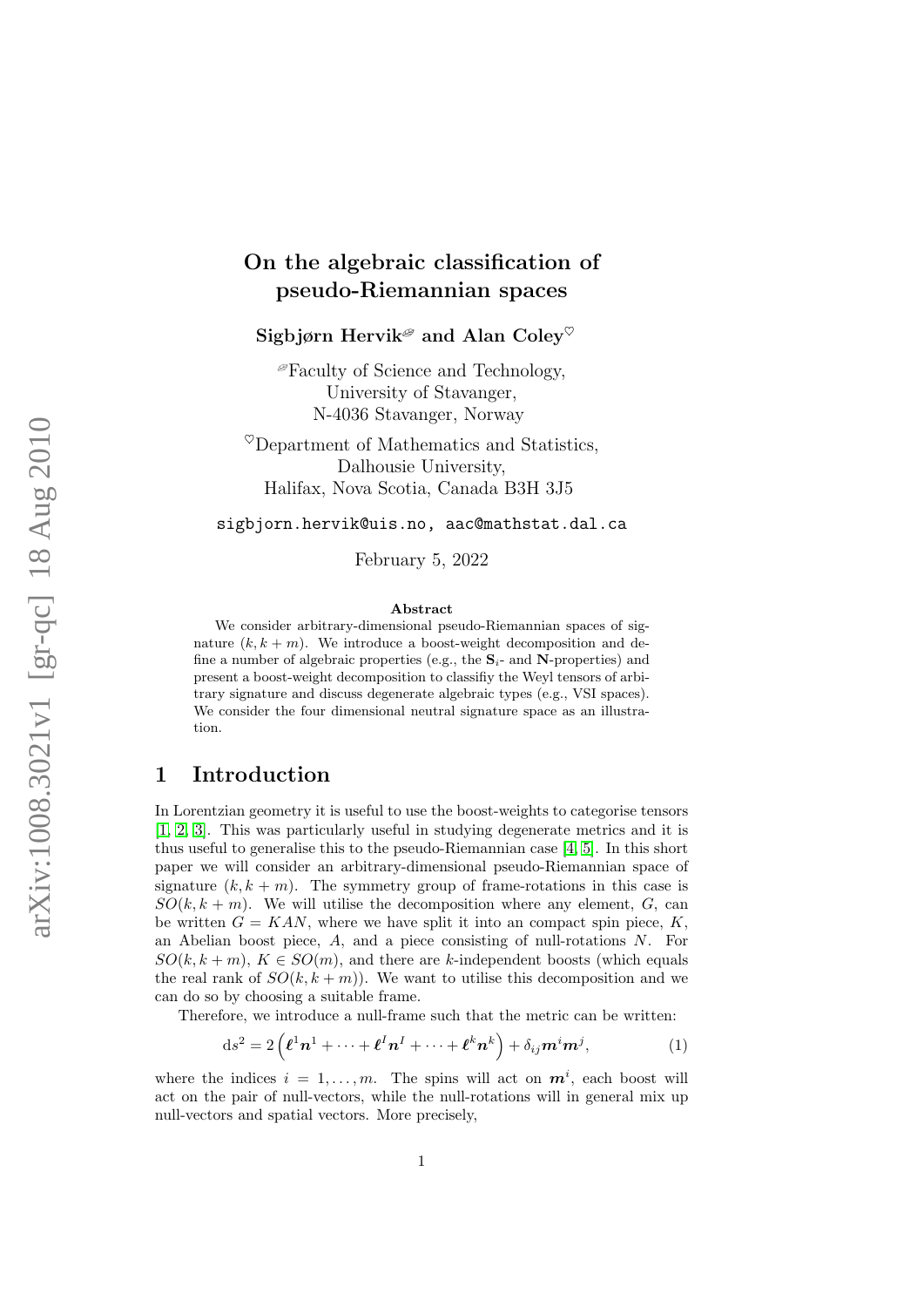$$
\text{Spins:} \qquad \tilde{\boldsymbol{\ell}}^I = \ell^I, \ \tilde{\boldsymbol{n}}^I = \boldsymbol{n}^I, \ \tilde{\boldsymbol{m}}^i = M^i{}_j \boldsymbol{m}^j, \ (M^i{}_j) \in SO(m), \tag{2}
$$

$$
\text{Boost:} \qquad \tilde{\boldsymbol{\ell}}^I = e^{\lambda_I} \boldsymbol{\ell}^I, \ \tilde{\boldsymbol{n}}^I = e^{-\lambda_I} \boldsymbol{n}^I, \ \tilde{\boldsymbol{m}}^i = \boldsymbol{m}^j,\tag{3}
$$

while the null-rotations can be split up at each level. Considering the subset of forms  $(\ell^I, n^I, \omega^{\mu_I})$ , where  $\omega^{\mu_I} = {\ell^{I+1}, n^{I+1}, \cdots, \ell^k, n^k, m^i}$ , we can then consider the *I*-th level null-rotations w.r.t.  $n<sup>I</sup>$ :

Null-rot: 
$$
\tilde{\boldsymbol{\ell}}^I = \boldsymbol{\ell}^I - z_{\mu_I} \boldsymbol{\omega}^{\mu_I} - \frac{1}{2} z_{\mu_I} z^{\mu_I} \boldsymbol{n}^I, \ \tilde{\boldsymbol{n}}^I = \boldsymbol{n}^I, \ \tilde{\boldsymbol{\omega}}^{\mu_I} = \boldsymbol{\omega}^{\mu_I} + z^{\mu_I} \boldsymbol{n}^I, \ (4)
$$

and similarly for  $\ell^I$ . Note that there are  $2(2k + m - 2I)$  null-rotations at Ith level, making  $2k(k + m - 1)$  in total.

# 2 Boost-weight decomposition and the  $S_i$ - and N-properties

First we need to introduce some mathematical tools which are useful for studying these metrics. Consider the  $k$  independent boosts:

$$
(\ell^1, n^1) \mapsto (e^{\lambda_1} \ell^1, e^{-\lambda_1} n^1)
$$
  
\n
$$
(\ell^2, n^2) \mapsto (e^{\lambda_2} \ell^2, e^{-\lambda_2} n^2)
$$
  
\n
$$
\vdots
$$
  
\n
$$
(\ell^k, n^k) \mapsto (e^{\lambda_k} \ell^k, e^{-\lambda_k} n^k).
$$
  
\n(5)

For a tensor T, we can further consider the boost weight of the components of this tensor as  $\mathbf{b} \in \mathbb{Z}^k$ , as follows. If the component  $T_{\mu_1...\mu_n}$  transforms as:

$$
T_{\mu_1...\mu_n} \mapsto e^{-(b_1\lambda_1 + b_2\lambda_2 + ... + b_k\lambda_k)} T_{\mu_1...\mu_n},
$$

then we will say the component  $T_{\mu_1...\mu_n}$  is of boost weight  $\mathbf{b} \equiv (b_1, b_2, ..., b_k)$ . We can now decompose a tensor into boost weights, in particular,

$$
T = \sum_{{\mathbf b} \in {\mathbb Z}^k} (T)_{{\mathbf b}},
$$

where  $(T)$ <sub>b</sub> means the projection onto the components of boost weight b.

By considering tensor products, the boost weights will obey an additive rule:

$$
(T \otimes S)_{\mathbf{b}} = \sum_{\tilde{\mathbf{b}} + \tilde{\mathbf{b}} = \mathbf{b}} (T)_{\tilde{\mathbf{b}}} \otimes (S)_{\hat{\mathbf{b}}}.
$$
 (6)

Let us consider a tensor,  $T$ , and list a few conditions that the tensor components may fulfill:

<span id="page-1-0"></span>Definition 2.1. We define the following conditions:

- B1)  $(T)_{\mathbf{b}} = 0$ , for  $\mathbf{b} = (b_1, b_2, b_3, ..., b_k), b_1 > 0$ .
- B2)  $(T)**b** = 0$ , for  $$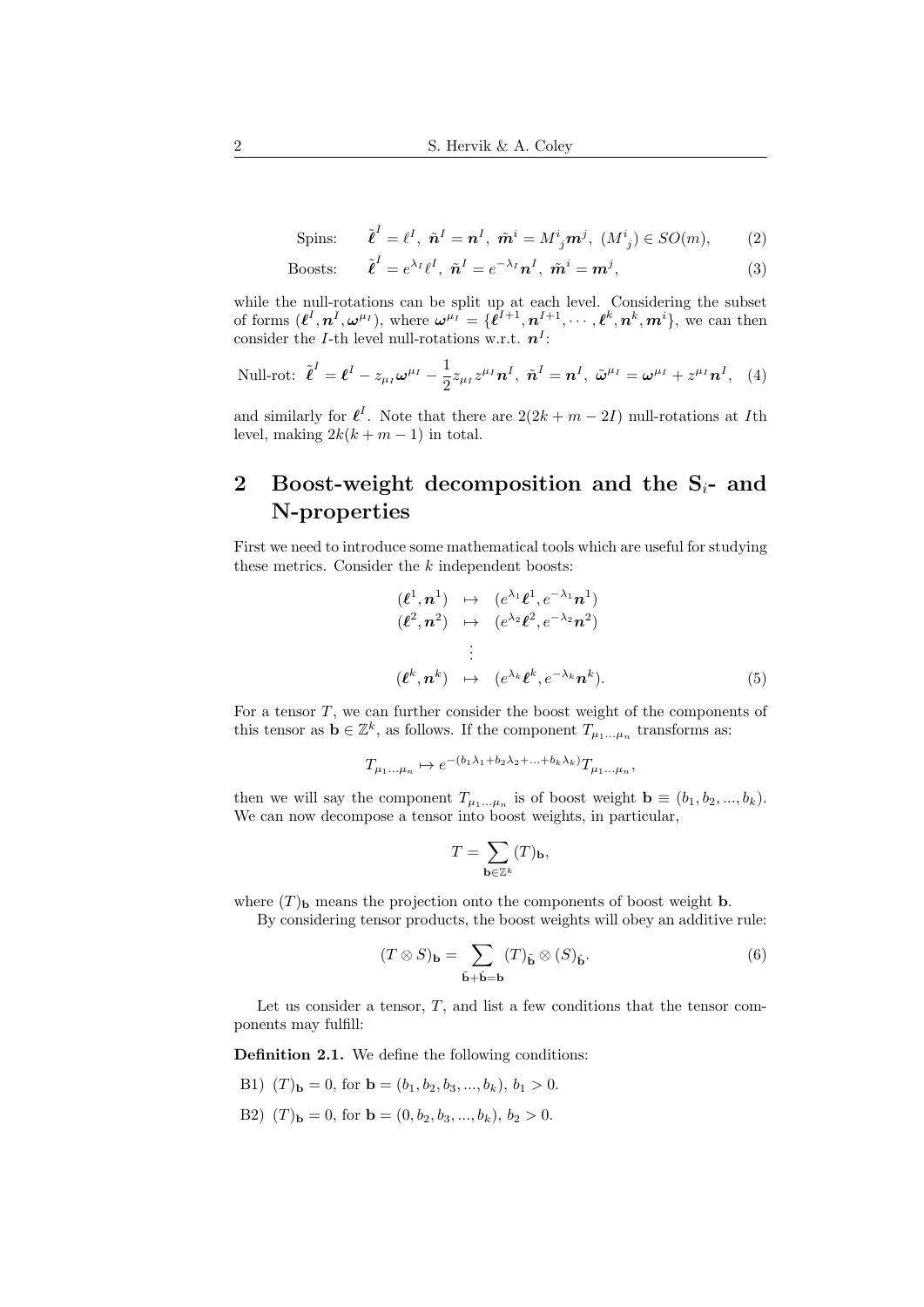B3)  $(T)<sub>b</sub> = 0$ , for **.** 

Bk) 
$$
(T)_{\mathbf{b}} = 0
$$
, for  $\mathbf{b} = (0, 0, ..., 0, b_k)$ ,  $b_k > 0$ .

. . .

**Definition 2.2.** We will say that a tensor T possesses the  $S_1$ -property if and only if there exists a null frame such that condition (B1) above is satisfied. Furthermore, we say that T possesses the  $S_i$ -property iff there exists a null frame such that conditions B[1](#page-2-0))-Bi) above are satisfied. <sup>1</sup>

**Definition 2.3.** We will say that a tensor  $T$  possesses the N-property if and only if there exists a null frame such that conditions  $B1$ )- $Bk$ ) in definition [2.1](#page-1-0) are satisfied, and

$$
(T)b = 0
$$
, for **b** =  $(0, 0, ..., 0, 0)$ .

Proposition 2.4. For tensor products we have:

- 1. Let T and S possess the  $S_i$  and  $S_j$ -property, respectively. Assuming, with no loss of generality, that  $i \leq j$ , then  $T \otimes S$ , and any contraction thereof, possesses the  $S_i$ -property.
- 2. Let T and S possess the  $S_i$  and N-property, respectively. Then  $T \otimes S$ , and any contraction thereof, possesses the  $S_i$ -property. If  $i = k$ , then  $T \otimes S$ possesses the N-property.
- 3. Let T and S both possess the N-property. Then  $T \otimes S$ , and any contraction thereof, possesses the N-property.

It is also useful to define a set of related conditions. Consider a tensor T that does not necessarily meet any of the conditions above. However, since the boost weights  $\mathbf{b} \in \mathbb{Z}^k \subset \mathbb{R}^k$ , we can consider a linear  $GL(k)$  transformation,  $G: \mathbb{Z}^k \to \Gamma$ , where  $\Gamma$  is a lattice in  $\mathbb{R}^k$ . Now, if there exist a G such that the transformed boost weights, Gb, satisfy (some) of the conditions in Def[.2.1,](#page-1-0) we will say, correspondingly, that T possesses the  $S_i^G$ -property. Similarly, for the  $N^G$ -property.

If we have two tensors  $T$  and  $S$  both possessing the  $\mathbf{S}_i^G$ -property, with the same  $G$ , then when we take the tensor product:

$$
(T \otimes S)_{G\mathbf{b}} = \sum_{G\hat{\mathbf{b}}+G\hat{\mathbf{b}}=G\mathbf{b}} (T)_{G\hat{\mathbf{b}}} \otimes (S)_{G\hat{\mathbf{b}}}.
$$

Therefore, the tensor product will also possess the  $S_i^G$ -property, with the same G. This would be useful for us later when considering degenerate tensors and metrics with degenerate curvature tensors. Note also that  $\mathbf{S}_i^G$ -property reduces to the  $S_i$ -property for  $G = I$  (the identity).

Remark 2.5. A tensor T satisfying the  $S_i^G$ -property or  $N^G$ -property is generically not determined by its invariants in the sense that there may be another tensor  $T'$  with the same invariants. The  $S_i$ -property therefore implies a certain degeneracy in the algebraic structure of the tensor.

<span id="page-2-0"></span><sup>&</sup>lt;sup>1</sup>Clearly, we assume that any trivial reordering (i.e., relabelling the  $b_i$ ) has been affected.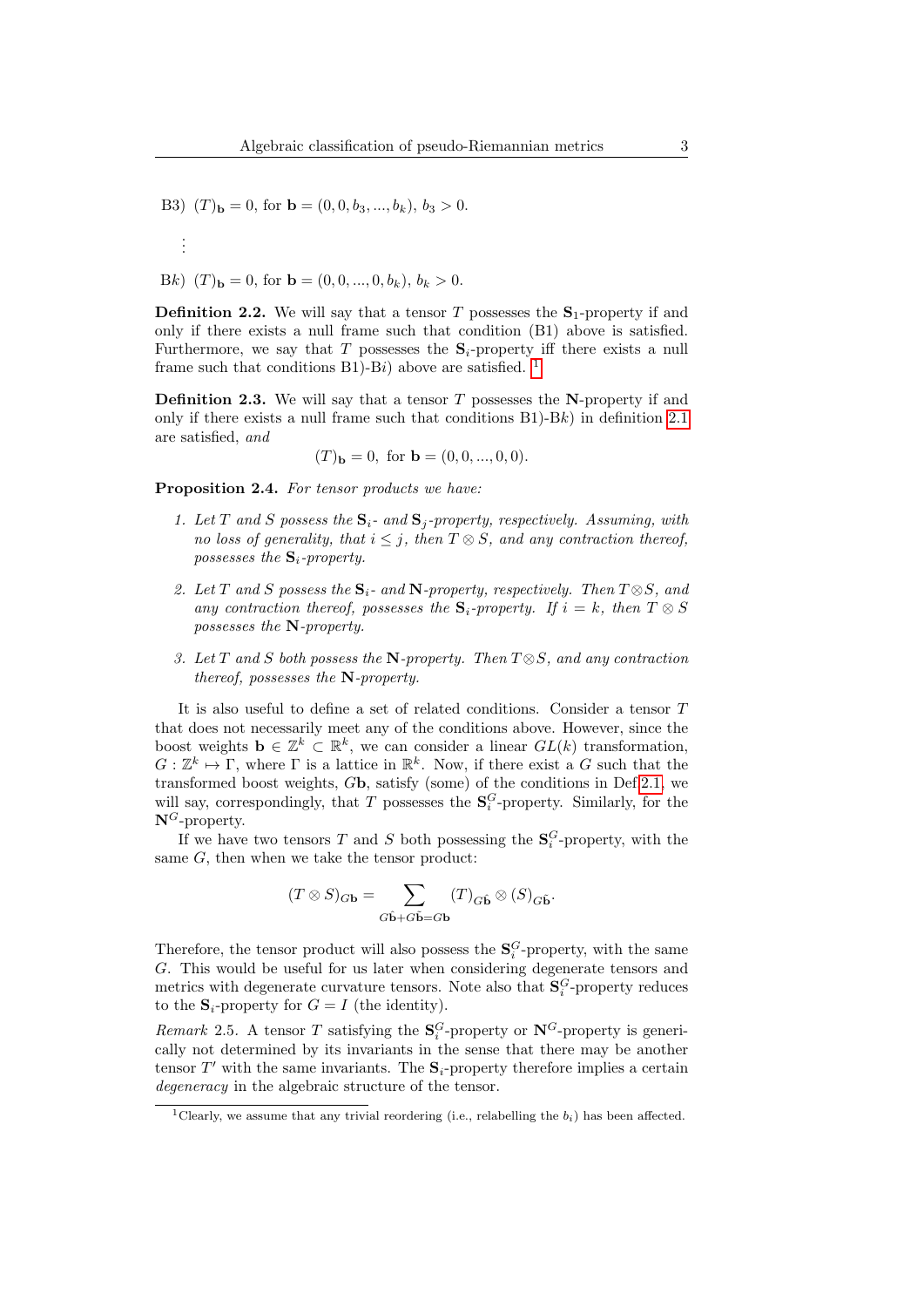## 3 Boost-weight classification

We can also use the boost-weight decomposition to classifiy the Weyl tensors [\[1\]](#page-6-0) of arbitrary signature. By successively using null-rotations at each level, we can use the well-known boost-weight classification to give an algebraic classification of arbitrary-signature (Weyl) tensors. At each level we can consider the nullrotations leaving invariant the  $(2k + m - 2I)$ -dimensional metric

$$
2\boldsymbol{\ell}^{I}\boldsymbol{n}^{I}+\eta_{\mu_{I}\nu_{I}}\boldsymbol{\omega}^{\mu_{I}}\boldsymbol{\omega}^{\nu_{I}}.
$$
\n
$$
\tag{7}
$$

The metric  $\eta_{\mu_I\nu_I}$  will be of signature  $(k - I, k - I + m)$ .

Therefore, consider a Weyl tensor, C, which can be decomposed into boost weight components, as explained earlier. To find the primary level algebraic type, we consider the components:

$$
C = (C)_{(+2,*,*,\dots,*)} + (C)_{(+1,*,*,\dots,*)} + (C)_{(0,*,*,\dots,*)} + (C)_{(-1,*,*,\dots,*)} + (C)_{(-2,*,*,\dots,*)}
$$

where  $(+2, *, *, ..., *)$  means all the components of boost-weight  $b_1 = +2$ , etc.

We can now use the standard algebraic classification of Lorentzian tensors at each level; e.g., will say that C is of primary (or primary level) algebraic type III if there is a frame such that  $(C)_{(+2,*,*,...,*)} = (C)_{(+1,*,*,...,*)} = (C)_{(0,*,*,...,*)} = 0.$ 

In order to get the second level type, we use the prefered form from the primary level. Consider the highest non-zero primary boost-weight component  $(C)_{(b_1,*,*,\ldots,*)}$ . Again, we can decompose as follows:

$$
(C)_{(b_1,\ast,\ldots,\ast)} = \sum_{b_2=-2}^{+2} (C)_{(b_1,b_2,\ast,\ldots,\ast)}
$$

The second level type can then be found by trying to find a frame (using the 2th level null-rotations which preserves the primary boost-weights).

The full algebraic type will then be the sum of the prime, second,  $\dots$  kthlevel types. We will write this as follows; e.g.,  $(I, D, III)$ , means the type at 1st, 2nd, and 3rd level are I, D, and III, respectively.

For Weyl tensors obeying the  $S_i$ , or N-property, we have the following:

$$
\mathbf{S}_{i}: \qquad (\underbrace{II,II,...,II}_{i},G,...,G) \newline \mathbf{N}: \qquad (II,II,...,II,III)
$$

or simpler.

## 4 Four Dimensional Neutral space

In the special case of 4D neutral signature (NS) space, the Weyl operator, C, splits into a self-dual and anti-self-dual part:  $C = W^+ \oplus W^-$ . In [\[5\]](#page-6-4) Law classified the Weyl tensor of NS metrics using the Weyl operator the (anti-)selfdual operators which can be defined as:

$$
W^{\pm} = \frac{1}{2} (1 \pm \star) C.
$$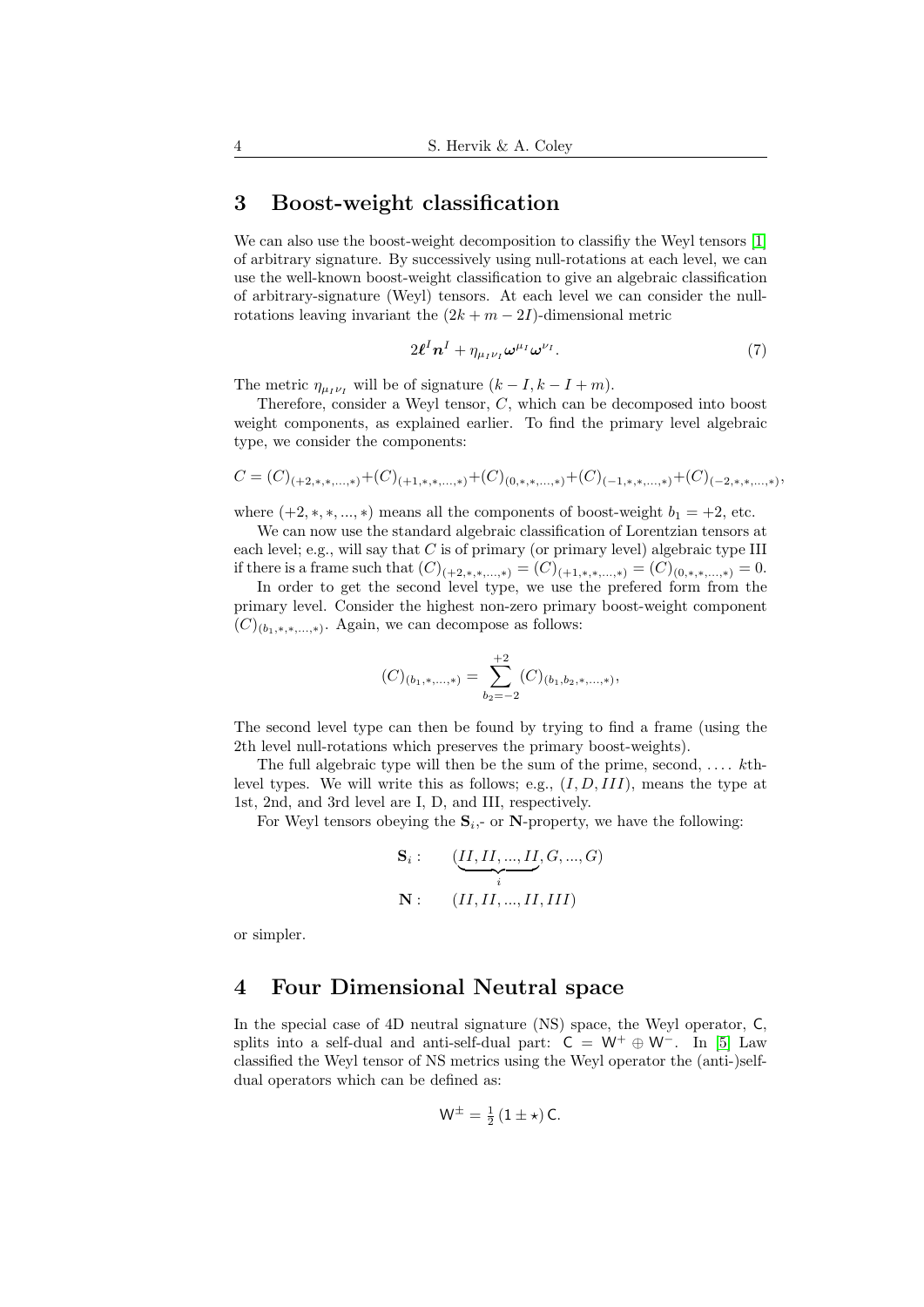Each of the parts can be considered to be symmetric and tracefree with respect to the 3-dimensional Lorentzian metric with signature  $(+ - -)$ . Consquently, each of the operators  $W^{\pm}$  can be classified according to "Segre type" (the "Type" refers to Law's enumeration):

- Type Ia:  $\{1, 11\}$
- Type Ib:  $\{z\bar{z}1\}$
- Type II:  $\{21\}$
- Type  $III:\{3\}$ .

As in [\[4\]](#page-6-3) is also advantageous to refine Law's enumeration for the special cases:

- Type D:  $\{(1,1)1\}$
- Type N:  $\{(21)\}\$

We first note that the refined Law classification translate into our boostweight classification as follows (for each tensor  $W^{\pm}$ )

$$
I = (I, I), \quad II = (II, II) \quad D = (D, D) \quad III = (III, III) \quad N = (N, N).
$$

As for the full Weyl tensor  $C = W^+ + W^-$ , there is no simple 1-1 correspondence like above. In some sence, there is a "tilted" correpondence (using a map G in "boost" space). In terms of the  $S_i^G$ - and N-property, which measures a degeneracy of the Weyl tensor, we can relate it to the Law classification as follows.

**Proposition 4.1.** For a 4D neutral signature space  $(k = 2, m = 0)$ , then:

- 1. If either the self-dual or the anti-self-dual part of the Weyl tensor is algebraically special of type II, D, III, N or O, then the Weyl tensor possesses (at least) the  $\mathbf{S}_1^G$ -property.
- 2. If both the self-dual and the anti-self-dual part of the Weyl tensor are algebraically special of type II, D, III, N or O, then the Weyl tensor possesses (at least) the  $\mathbf{S}_2^G$ -property.
- 3. If both the self-dual and anti-self-dual part of the Weyl tensor are algebraically special of type III, N or O, then the Weyl tensor possesses the N-property.

This result gives us a statement in terms of degeneracy of the Weyl tensor. In particular, it tell us that if one of the parts of the Weyl tensor is algebraically special, then the Weyl tensor is degenerate in the sence that its not determined by its invariants.

In Fig [1,](#page-5-0) we have illustrated the boost weight components of the Ricci tensor (the 'diamond') and Weyl tensor (the 'cross') in 4D Neutral signature. Each of the Weyl tensors  $W^{\pm}$  are the diagonal and anti-diagonal components (there are two independent boost-weight  $(0, 0)$  components of the Weyl tensor  $C$ .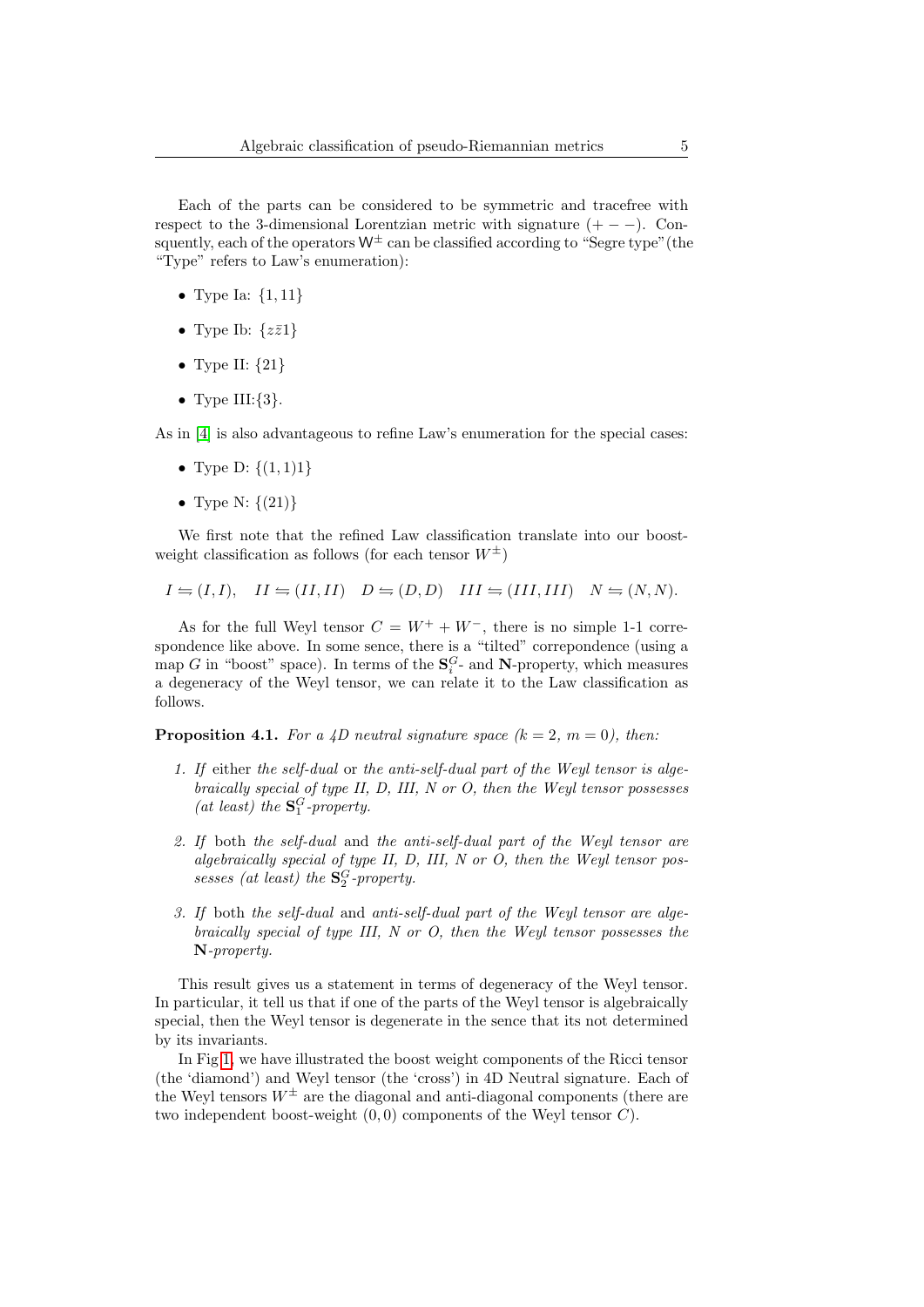

<span id="page-5-0"></span>Figure 1: Figures showing the components of the Weyl and Ricci tensor in boost-weight space. Displayed are metrics of signature (2, 2) (first column) and  $(2, 2+m)$ ,  $m > 0$  (second column). The axes are the two boost weights  $b_1$  and  $b_2$ .

Note that for 4D Neutral signature, a Ricci tensor obeying the N-property has a 4-step nilpotent Ricci operator:  $R^4 = 0$ . <sup>[2](#page-5-1)</sup> By inspection we see that for a Ricci tensor obeying the N-property, we have that the powers of R must be of the following types (or simplier):

$$
R: (II, N), \quad R^2: (III, III), \quad R^3: (N, D), \quad R^4: (O, O)
$$

As an illustration, let us consider the following 4D NS spacetime which is a VSI spacetime [\[3\]](#page-6-2):

$$
ds^{2} = 2du^{1} (dv^{1} + H du^{1} + W_{\mu_{1}} dx^{\mu_{1}}) + 2du^{2} dv^{2},
$$
\n(8)

where

$$
W_{\mu_1} dx^{\mu_1} = v^1 W_{u^2}^{(1)} (u^1, u^2) du^2 + W_{u^2}^{(0)} (u^1, u^2, v^2) du^2 + W_{v^2}^{(0)} (u^1, u^2, v^2) dv^2,
$$
  
\n
$$
H = v^1 H^{(1)} (u^1, u^2, v^2) + H^{(0)} (u^1, u^2, v^2).
$$
\n(9)

In general this metric is of Ricci type  $(II, N)$ . Here, the term with  $W_{u^2}^{(1)}(u^1, u^2)$ contributes with a boost-weight  $(0, -2)$  component. Consequently, if  $W_{u^2}^{(1)}(u^1, u^2) =$ 0, then this spacetime is of type  $(III, I)$  and we have  $\mathbb{R}^3 = 0$ . The above metric also allows for the additional subcases  $(III, III)$  and  $(N, D)$ . It should be pointed out that the types given here are not complete in the sense that the metric above allows for the two distinct cases of  $(II, N)$ , where  $\mathbb{R}^3 \neq 0$  or  $\mathbb{R}^3 = 0$ .

<span id="page-5-1"></span><sup>&</sup>lt;sup>2</sup>This need not be the case in higher dimensions. For example, a Ricci tensor R of signature  $(2, 2+m)$ ,  $m > 0$ , possessing the N-property need not be 4-step nilpotent, however it must be 5-step nilpotent; i.e.,  $R^5 = 0$ . The corresponding numbers for the Weyl tensor possessing the N-property in signatures (2, 2) and (2,  $2 + m$ ),  $m > 0$  are 3 and 9 respectively.